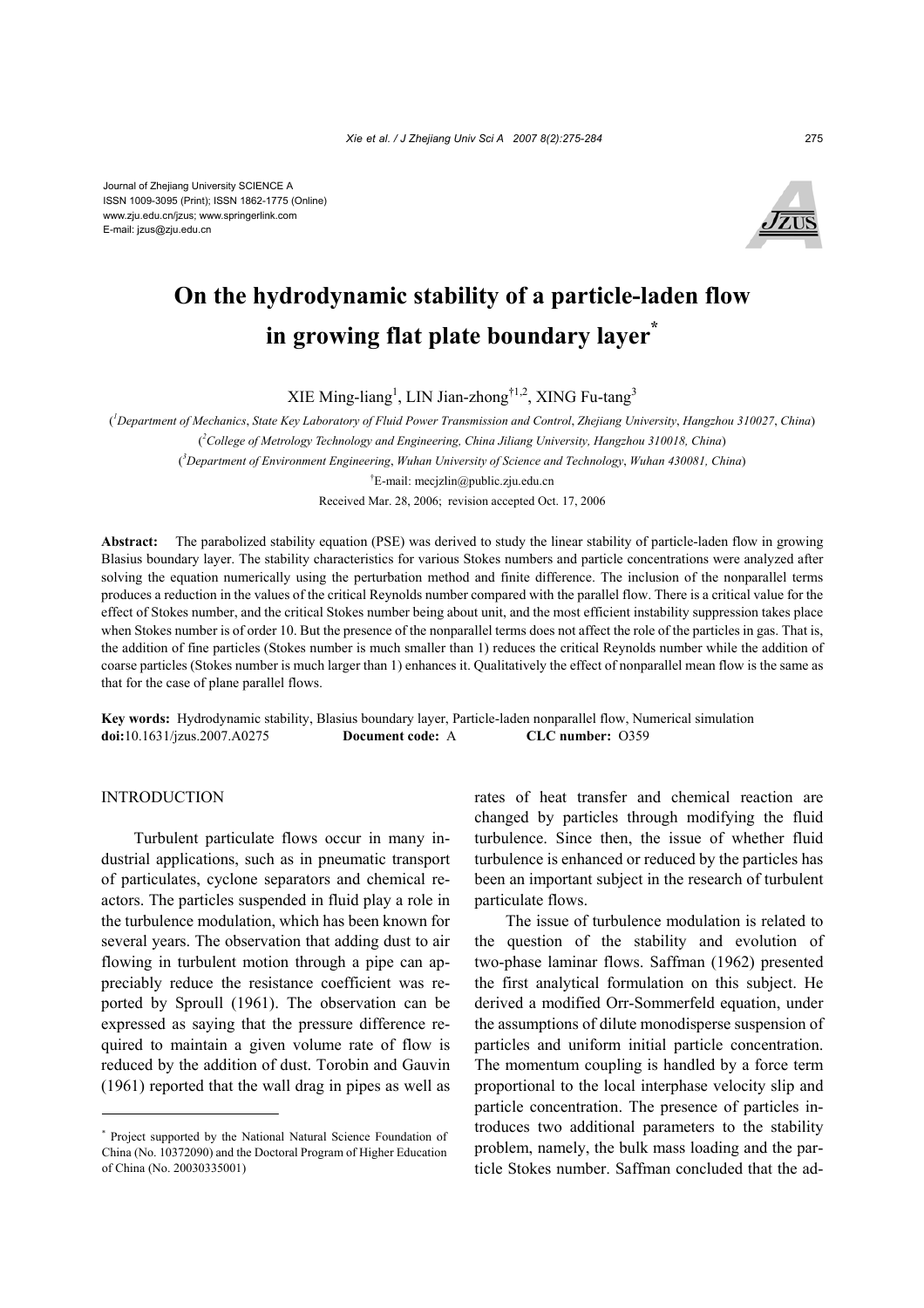dition of fine particles tends to destabilize the flow, while the addition of coarse particles stabilizes the flow. Michael (1965) investigated the Kelvin Helmholtz instability of an inviscid dusty gas by applying a step mean flow velocity profile and showed that the presence of the particles always stabilizes the flow.

With the development of modern computers, direct numerical simulations provide an alternative tool for studying turbulence modulation by particles. The development in the numerical investigation of transition to turbulence in wall bounded and free shear flows during the past decade was reviewed by Rempfer (2003). Squires and Eaton (1990) reported that the particles enhanced the turbulence kinetic energy at high wave numbers while decreasing the turbulent kinetic energy at low wave numbers in the forced isotopic, stationary turbulent flow. Isakov and Rudnyak (1995) investigated the neutral stability curves of a dusty channel flow, showing similar results given by Saffman (1962). Dimas and Kiger (1998) studied numerically the linear, inviscid, spatial instability of a mixing layer uniformly laden with a dilute concentration of heavy particles. The behavior of the linear instability depends on two dimensionless parameters: the inverse Stokes number and mass loading. The fully coupled character of the instability reveals three important aspects of the particle effect on the flow structure. Tong and Wang (1999) solved the modified Orr-Sommerfeld equation of dust-laden mixing layer, with the results following the asymptotic relations proposed by Saffman (1962). Wan *et al*.(2005) analyzed the instability in the Taylor-Couette flow of fiber suspensions with respect to the non-axisymmetric disturbances. The generalized eigenvalue equation governing the hydrodynamic stability of the system was solved using a direct numerical procedure. The results showed that the fiber additives can suppress the instability of the flow.

The boundary layer represents a typical shear flow and thus provides a building block for many practical inhomogeneous flows. For the flows near wall, the turbulence is generated primarily by velocity gradient. The neutral stability curve for the 2D laminar boundary layer on a flat plate under zero pressure gradient was calculated by Kurtz and Crandall (1962), Jordinson (1970), Grosch and Orszag (1977), Zebib (1984), and these results, obtained by slightly different methods, sufficiently justify the view that the neutral curve eigenvalues of the Orr-Sommerfeld equation for this flow are well established. Barry and Ross (1970) found that the theoretical and experimental results are in close agreement when the Reynolds numbers are larger than 1000, but are different when the Reynolds number is lower. The possible reasons may result from the experiment errors and the approximation of parallel mean flow. Their results showed that the boundary layer flow is slightly less stable when extra nonparallel terms are included. In growing boundary layer, Gaster (1974)'s result showed that the approximation of parallel mean flow leads to a valid solution at very large Reynolds numbers. Fasel and Konzelmann (1990) investigated nonparallel effects in the growing boundary layer by direct numerical simulation of the complete Navier-Stokes equations for incompressible flows, with their results clearly indicating that the nonparallel effects are the strongest in the area closer to the wall inside the boundary layer and decrease with increasing distance from the wall. Bertolotti *et al*.(1992) studied the linear and nonlinear instability with parabolic stability equation (PSE) and Navier-Stokes equation in growing boundary layer, and the effect of nonparallelism is confirmed to be weak and not responsible for the discrepancies between measurements and theoretical results for parallel flow. Bhaganagar *et al*.(2002) developed a highly accurate algorithm to study the process of spatial transition to turbulence in a boundary layer. The algorithmic program is based on a formulation in terms of vertical velocity and vertical vorticity in conjunction with parabolization of the Navier-Stokes equations; the validation of results for the approach is made both for linear and weakly nonlinear cases. For the single phase flow, Govindarajan and Narasimha (1999) formulated a lowest order parabolic theory for investigating the stability of spatially developing boundary layer, and derived a minimal composite equation which is shown to give results close to the full nonparallel theory, and is the highest-order stability theory that is justifiable with the lowest-order mean velocity profiles for the boundary layer. Govindarajan and Narasimha (2005) also showed that, to the order in the reciprocal of the local flow Reynolds number, the amplitude ratio of perturbation growth does not depend on the difference in shape between the eigenfunctions of the full non-parallel and the lowest order minimal composite theory.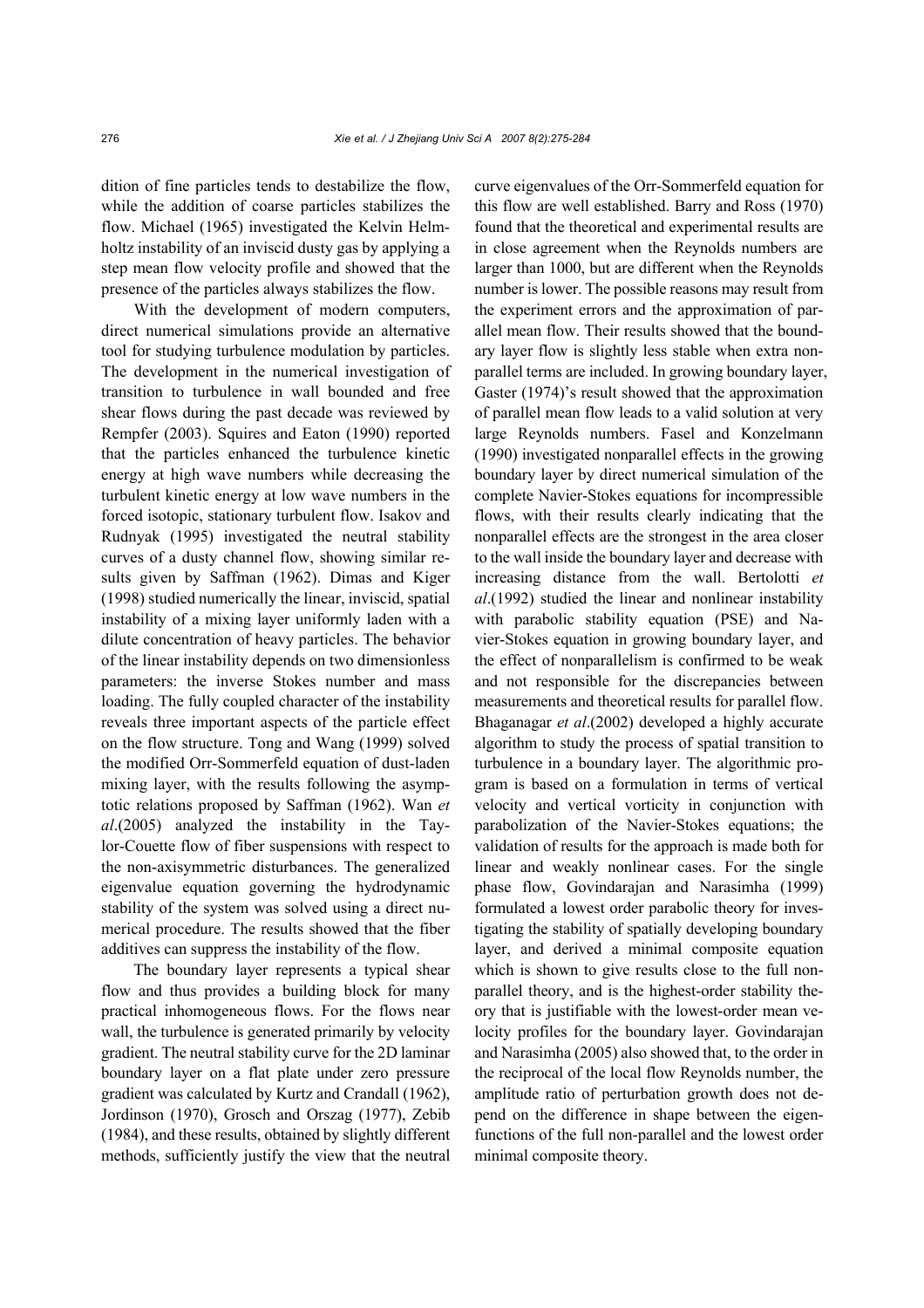These approaches based on the assumption of locally parallel or weakly nonparallel basic flow could fail if a wave length of any perturbation is larger than a characteristic length of the spatial inhomogeneity of the base flow. Consequently a more general eigenvalue problem was developed by some authors as Lin and Malik (1997), Theofilis (2003). Ehrenstein and Gaillaire (2005) researched 2D temporal modes in spatially evolving boundary layer flows; the spatial structure of each individual temporally stable mode is shown to be reminiscent of the spatial exponential growth of perturbations along the flat plate, as predicted by local analyses; the spatially localized wave packet is in qualitative agreement with the convectively unstable disturbance. Alizard and Robinet (2006) discovered that a convective stability of a flat plate boundary layer could be captured by a 2D stability analysis. Results gave quite good similarities between the two approaches compared with linear stability analysis.

Up to now there are relatively few studies of two-way coupled, particle-laden Blasius flow. Asmolov and Manuilovich (1998) investigated the stability of a dusty-gas laminar boundary layer on a flat plate, using two approaches: orthonormalization method and perturbation method. The results showed that the dust suppresses the instability waves for a wide range of particle size. The most efficient suppression takes place when the relaxation length of the particle velocity is close to the wavelength of Tollmien-Schlicting (TS) wave.

However, Asmolov and Manuilovich (1998) only studied the stability of particle-laden Blasius flow within the framework of the quasi-parallel and quasi-homogeneous approach and the two limiting cases of coarse and fine particles. In this study, therefore, we will address the stability equation for particle-laden Blasius flow using Saffman's formulation. Numerical simulations were done to study the linear instability of viscous, 2D, nonparallel, particleladen Blasius boundary layer flow. A finite difference method is used to determine the temporal growth rate of the imposed disturbance.

# MATHEMATICAL DESCRIPTION

#### **Governing equation**

The effects of particle concentrations on the

continuous phase viscosity can be neglected because the bulk concentration of the particle is assumed to be very low. The particles are uniform in size with diameter much smaller than any characteristic length scales in the flow, and the velocity and number density of particles can be described by flow and concentration fields. The particle density is much larger than that of the gas so that the bulk mass loading of the particulate phase is in the order of unity. The particle Reynolds number is in the Stokes flow region so that the formula of linear Stokes drag is used. The governing equations for gas and particles (subscript p) in the Blasius boundary layer are:

$$
\rho \left( \frac{\partial u}{\partial t} + u \frac{\partial u}{\partial x} + v \frac{\partial u}{\partial y} \right)
$$
  
= 
$$
-\frac{\partial p}{\partial x} + \mu \left( \frac{\partial^2 u}{\partial x^2} + \frac{\partial^2 u}{\partial y^2} \right) + KN(u_p - u),
$$
 (1)

$$
\rho \left( \frac{\partial v}{\partial t} + u \frac{\partial v}{\partial x} + v \frac{\partial v}{\partial y} \right)
$$
  
=  $-\frac{\partial p}{\partial y} + \mu \left( \frac{\partial^2 v}{\partial x^2} + \frac{\partial^2 v}{\partial y^2} \right) + KN(v_p - v),$  (2)

$$
\frac{\partial u}{\partial x} + \frac{\partial v}{\partial y} = 0,\tag{3}
$$

$$
mN\left(\frac{\partial u_{\rm p}}{\partial t} + u_{\rm p}\frac{\partial u_{\rm p}}{\partial x} + v_{\rm p}\frac{\partial u_{\rm p}}{\partial y}\right) = KN(u - u_{\rm p}),\qquad(4)
$$

$$
mN\left(\frac{\partial v_{\rm p}}{\partial t} + u_{\rm p}\frac{\partial v_{\rm p}}{\partial x} + v_{\rm p}\frac{\partial v_{\rm p}}{\partial y}\right) = KN(v - v_{\rm p}),\qquad(5)
$$

$$
\frac{\partial N}{\partial t} + \frac{\partial (Nu_{\rm p})}{\partial x} + \frac{\partial (Nv_{\rm p})}{\partial y} = 0,\tag{6}
$$

where  $u$ ,  $v$  and  $u_p$ ,  $v_p$  are the gas and particle velocities, respectively, *p* is the gas pressure, *N* is the number density of particle, *mN* is the mass of particle per unit volume,  $\rho$  and  $\mu$  are the density and viscosity of the clean gas, *K*=*3*π*dµ* with *d* being the diameter of particles according to the Stokes drag formula.

We consider a steady laminar flow for flat plate boundary layer. For sufficiently small particles, the sedimentation velocity of particle is small compared with the characteristic velocity of the flow and can be neglected. Then in a steady state, the inertia terms in the equations of motion vanish identically and the particles move along the streamlines with the velocity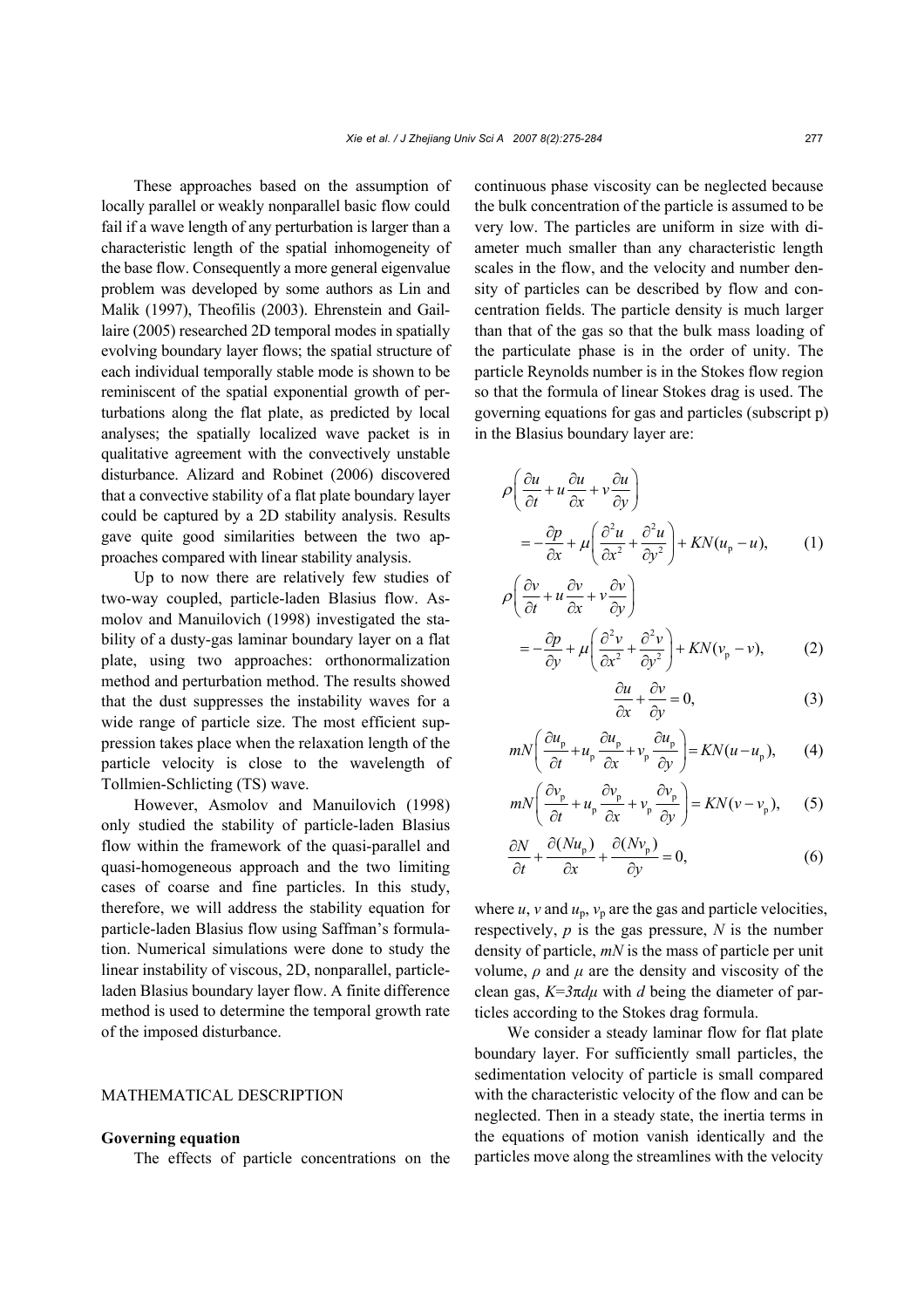of the gas, i.e.  $u_p = u = U$ ,  $v_p = v = V$ . The number density  $N$  of particles has the constant value  $N_0$  everywhere. The equations are then reduced to the Prandtl form:

$$
\frac{\partial U}{\partial x} + \frac{\partial V}{\partial y} = 0,\t\t(7)
$$

$$
\partial P / \partial y = 0,\t\t(8)
$$

$$
U\frac{\partial U}{\partial x} + V\frac{\partial U}{\partial y} = \mu \frac{\partial^2 U}{\partial y^2}.
$$
 (9)

Following the method of Schlichting (1954), the Prandtl equations are reduced to the Blasius equation:

$$
2F'''(\eta) + F(\eta)F''(\eta) = 0,\tag{10}
$$

where the prime denotes the derivative with  $\eta$ , and the boundary conditions are:

$$
\eta = 0
$$
:  $F(\eta) = 0$ ,  $F'(\eta) = 0$ ;  $\eta = \infty$ :  $F'(\eta) = 1$ . (11)

Using the non-dimensional variable  $\eta$ =  $v\sqrt{U_0/vx}$  and stream function  $\Psi = \sqrt{vxU_0}F(\eta)$ , the numerical integration of Eq.(10) with boundary conditions Eq.(11) leads to the following results:

$$
\delta = \sqrt{vx/U_0} = x/\sqrt{Re_x} \text{ and } Re_x = U_0 x/v,
$$
  
\n
$$
\delta_1 = \delta \lim[\eta - F(\eta)] = m\delta, \text{ where } m = 1.7208,
$$
  
\n
$$
Re = U_0 \delta/v = \sqrt{Re_x}, \quad U = U_0 F'(\eta),
$$
  
\n
$$
V = \frac{1}{2} \sqrt{vU_0/x} [\eta F'(\eta) - F(\eta)],
$$
  
\n
$$
\lim_{\eta \to \infty} V = V_{\infty} \to \frac{m}{2} \sqrt{\frac{vU_0}{x}} = \frac{mU_0}{2Re},
$$

where  $\delta_1$  is the displacement thickness of the boundary layer.

In order to analyze the linear instability of the flow, a 2D perturbation should be introduced to the flow. Therefore, the velocity, pressure and particle number density are represented by the base-state profile plus a small perturbation:

$$
u = U + u', v = V + v', p = P + p',
$$
 (12a)

$$
u_p = U + u'_p
$$
,  $v_p = V + v'_p$ ,  $N = N_0 + N'$ , (12b)

where *U*, *V* are the base-state streamwise and transverse velocities, respectively, *P* is the base-state pressure. Substituting Eq.(12) into Eqs.(1) $\sim$ (6) with nonlinear terms of the perturbation neglected, we have the following linear stability equations:

$$
\frac{\partial u'}{\partial x} + \frac{\partial v'}{\partial y} = 0,\tag{13}
$$

$$
\frac{\partial u'}{\partial t} + u' \frac{\partial U}{\partial x} + v' \frac{\partial U}{\partial y} + U \frac{\partial u'}{\partial x} + V \frac{\partial u'}{\partial y}
$$

$$
= -\frac{\partial p'}{\partial x} + v \left( \frac{\partial^2 u'}{\partial x^2} + \frac{\partial^2 u'}{\partial y^2} \right) + s(u'_p - u'), \quad (14)
$$

$$
\frac{\partial v'}{\partial t} + u' \frac{\partial V}{\partial x} + v' \frac{\partial V}{\partial y} + U \frac{\partial v'}{\partial x} + V \frac{\partial v'}{\partial y}
$$
  
=  $-\frac{\partial p'}{\partial y} + v \left( \frac{\partial^2 v'}{\partial x^2} + \frac{\partial^2 v'}{\partial y^2} \right) + s (v'_p - v'),$  (15)

$$
\frac{\partial N'}{\partial t} + \frac{\partial (N'U + N_0 u_p')}{\partial x} + \frac{\partial (N'V + N_0 v_p')}{\partial y} = 0, \tag{16}
$$

$$
\frac{\partial u'_{\mathrm{p}}}{\partial t} + u'_{\mathrm{p}} \frac{\partial U}{\partial x} + v'_{\mathrm{p}} \frac{\partial U}{\partial y} + U \frac{\partial u'_{\mathrm{p}}}{\partial x} + V \frac{\partial u'_{\mathrm{p}}}{\partial y} = \frac{u' - u'_{\mathrm{p}}}{\tau}, \tag{17}
$$

$$
\frac{\partial v'_{\mathrm{p}}}{\partial t} + u'_{\mathrm{p}} \frac{\partial V}{\partial x} + v'_{\mathrm{p}} \frac{\partial V}{\partial y} + U \frac{\partial v'_{\mathrm{p}}}{\partial x} + V \frac{\partial v'_{\mathrm{p}}}{\partial y} = \frac{v' - v'_{\mathrm{p}}}{\tau}, \quad (18)
$$

where  $s = KN_0/\rho$  has the dimension of frequency, and  $\tau = m/K$  is the relaxation time of the particles, which is defined as:

$$
\tau = \rho_{\rm p} d^2 / (18\nu\rho),\tag{19}
$$

where  $\rho_p$  is the particle density, then the particle concentration *f* is:

$$
f = mN_0 / \rho = s\tau.
$$
 (20)

Consider a Fourier component of wave-number *α* which propagates with complex velocity *c* along the *x*-axis. Then, the basic flow has velocities  $U=U(y)$ ,  $V=V(y)$ , and the small disturbance terms have the form of  $e^{i\alpha(x-ct)}$  or  $e^{i(\alpha x-\beta t)}$ , that is,

$$
u' = u'(y)e^{i(\alpha x - \beta t)} = u'(y)e^{i\alpha(x - ct)},
$$
 (21a)

$$
v' = v'(y)e^{i(\alpha x - \beta t)} = v'(y)e^{i\alpha(x - ct)},
$$
 (21b)

$$
p' = p'(y)e^{i(\alpha x - \beta t)} = p'(y)e^{i\alpha(x - ct)},
$$
 (21c)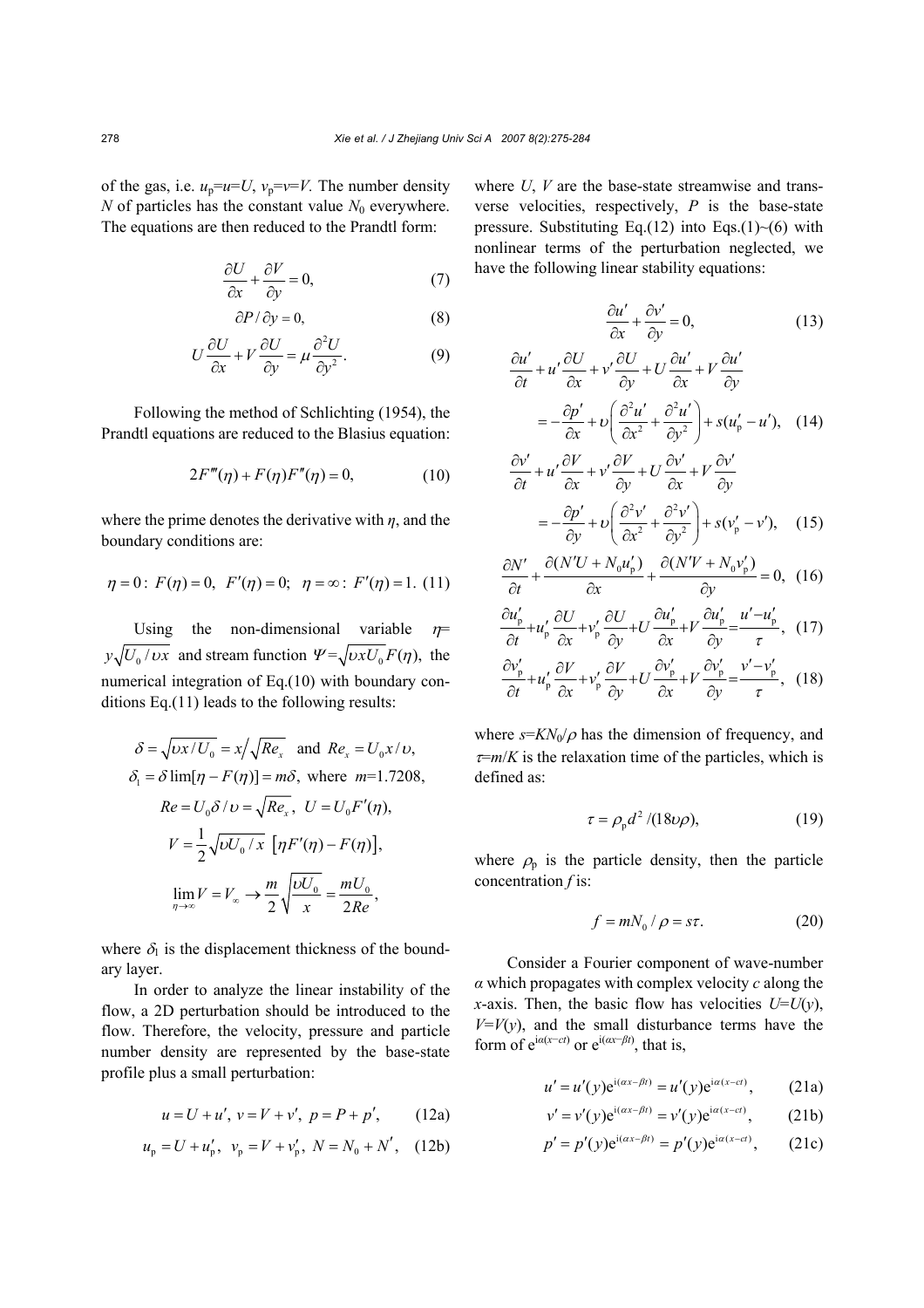$$
u'_{p} = u'_{p}(y)e^{i(\alpha x - \beta t)} = u'_{p}(y)e^{i\alpha(x - ct)}, \qquad (21d)
$$

$$
v'_{p} = v'_{p}(y)e^{i(\alpha x - \beta t)} = v'_{p}(y)e^{i\alpha(x - ct)},
$$
 (21e)

$$
N' = N'(y)e^{i(\alpha x - \beta t)} = N'(y)e^{i\alpha(x - ct)}.
$$
 (21f)

Substituting Eq.(21) into Eqs.(13) $\sim$ (18), we have (For brevity, the prime is dropped henceforth):

$$
i\alpha(U-c)u + vDU - uDV + VDu
$$
  
=  $-i\alpha p + v(D^2 - \alpha^2)u - s(Du - Du_p)$ , (22)  

$$
i\alpha(U-c)v + vDV + VDv
$$

$$
= -Dp + v(D^{2} - \alpha^{2})v - i\alpha s(v - v_{p}),
$$
 (23)

$$
i\alpha u + Dv = 0, \qquad (24)
$$

$$
i\alpha(U-c)u_{p}+v_{p}DU-u_{p}DV+VDu_{p}=(u-u_{p})/\tau, (25)
$$

$$
i\alpha(U-c)v_{\rm p} + v_{\rm p}DV + VDv_{\rm p} = (v - v_{\rm p})/\tau, \qquad (26)
$$

$$
-i\alpha cN = -i\alpha N_0 u_{\rm p} - N_0 Dv_{\rm p} - i\alpha UN - i\alpha UN - VDN,
$$
\n(27)

where  $D \equiv d/dy$ , and the term  $-\partial^2 U/(\partial x \partial y)$  has been replaced by  $\partial^2 V/\partial y^2$  based on the continuity equation. Eq.(24) is satisfied by a stream function  $\psi$ , which has the periodic form:

$$
\psi = \phi(y) e^{i(\alpha x - \beta t)}, \qquad (28)
$$

then, we have

$$
u = \partial \psi / \partial y,\tag{29}
$$

$$
v = -\partial \psi / \partial x. \tag{30}
$$

For numerical analysis, the resulting equation is changed to a non-dimensional form similar to the Orr-Sommerfeld equation, using the characteristic parameters  $U_0$ ,  $\delta$  and  $\upsilon$ . The equation to be integrated is then

$$
i\alpha(U-c)(D^2-\alpha^2)\phi+VD(D^2-\alpha^2)\phi-D^2VD\phi-i\alpha\phi D^2U
$$
  
=
$$
\frac{1}{Re}(D^2-\alpha^2)^2\phi+\frac{f}{St}[(Du_p-i\alpha v_p)-(D^2-\alpha^2)\phi],
$$
 (31)

$$
i\alpha(U-c)u_{\mathrm{p}} + v_{\mathrm{p}}DU - u_{\mathrm{p}}DV + VDu_{\mathrm{p}} = (D\phi - u_{\mathrm{p}})/St,
$$
\n(32)

$$
i\alpha(U-c)v_{p} + v_{p}DV + VDv_{p} = (-i\alpha\phi - v_{p})/St, \quad (33)
$$

$$
-i\alpha cN = -i\alpha N_0 u_{\rm p} - N_0 Dv_{\rm p} - i\alpha UN - i\alpha UN - VDN.
$$

In order to reduce Eqs.(31) $\sim$ (34) to the Saffman's form, the assumption  $V=0$  is required, with the consequent relation ∂*U*/∂*x*=0, implying parallel mean flow in the boundary layer.

$$
\frac{(D^2 - \alpha^2)^2 \phi}{i \alpha Re} = (\overline{u} - c)(D^2 - \alpha^2)\phi - (D^2 \overline{u})\phi, \quad (35)
$$

where

$$
\overline{u}(y) = U(y) + \frac{[U(y) - c]f}{1 + i\alpha St[U(y) - c]}.
$$
 (36)

For the Blasius boundary layer, the boundary conditions express the requirement that the perturbation velocities vanish at  $y=0$  and  $y=\infty$ , that is, for the wall,

$$
\phi = D\phi = u_p = v_p = 0
$$
, at y=0, (37)

and for large values of *y*, we take the form:

$$
i(\alpha - \beta + f/St)(D^2 - \alpha^2)\phi + V_{\infty}D(D^2 - \alpha^2)\phi
$$
  
=  $(D^2 - \alpha^2)^2 \phi / Re.$  (38)

The solution fitting the outer boundary conditions is

$$
\phi = Ae^{-\alpha y} + Be^{-\xi y}, \tag{39}
$$

where *A* and *B* are arbitrary constants, and

$$
\xi^2 - \xi Re V_{\infty} - \gamma^2 = 0, \qquad (40)
$$

where

$$
\gamma^2 = \alpha^2 + iRe(\alpha - \beta + f/St). \tag{41}
$$

Since  $ReV_{\infty} = m/2$ , then  $|\xi| \sim |\gamma|$ , and for  $y > 0$ ,  $|e^{-\xi y}|$   $\sim$   $|e^{-\gamma y}|$   $\lt$   $\lt$   $|e^{-\alpha y}|$ . The required outer boundary condition may therefore be expressed in the form of φ~e<sup>−</sup>α*<sup>y</sup>* for large *y*. The presence of *V* does not affect the form of the boundary conditions, and the calculations were carried out on this assumption. Thus the boundary condition for large values of *y* is:

$$
\phi = D\phi = u_p = v_p = 0
$$
, at  $y = \infty$ . (42)

We take *y*/ξ=20 in the present work.

### **Numerical procedure**

(34)

The differential Eqs.(31) $\sim$ (34) are replaced by a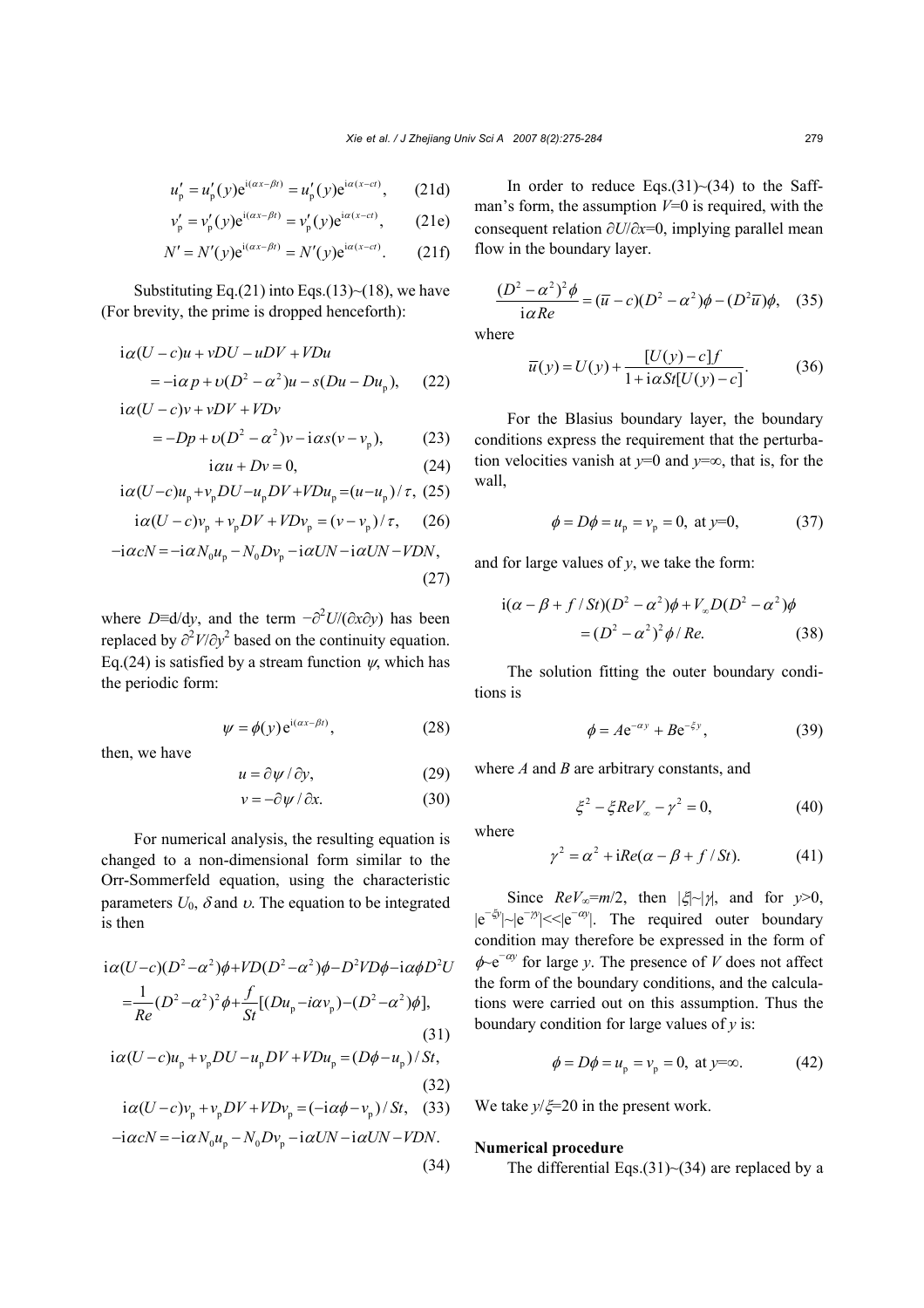set of difference equations which are referred to as the algebraic model. Define *h* as the step length used in the numerical integration, then  $D^2\phi$  and  $D^4\phi$  can be expressed by Eq.(43) and Eq.(44) with the truncation errors being  $O(h^4)$  and  $O(h^6)$ , respectively:

$$
(D^2 \phi)_j = \frac{\phi_{j+1} - 2\phi_j + \phi_{j-1}}{h^2},
$$
 (43)

$$
(D^4 \phi)_j = \frac{\phi_{j+2} - 4\phi_{j+1} + 6\phi_j - 4\phi_{j-1} + \phi_{j-2}}{h^4}.
$$
 (44)

The algebraic model can be expressed in the matrix form. An iterative technique is used to find the eigenvalues of the matrix. The computer program is written in MATLAB to perform the iteration.

## RESULTS AND DISCUSIONS

It is well known that the solution of the modified equations with certain boundary conditions possesses an eigenvalues program. In the time amplified case considered here it is assumed that  $\alpha$ , *St*, *f* and *Re* are real and given, and the problem is that of finding a complex eigenvalue *c* with a corresponding eigenvalue  $\phi$ . The result of such a calculation for a prescribed laminar flow can be represented graphically in an α-*Re* diagram because every point of this plane corresponds to a pair of values of  $\text{Re}(c_r)$  and  $\text{Im}(c_i)$ . In particular, the locus  $c_i=0$  separates the stable region from that of unstable disturbances. This locus is called the curve of neutral stability. The point on this curve at which the Reynolds number has its smallest value is of greatest interest since it indicates that value of the Reynolds number below which all individual oscillations decay, whereas above that value at least some are amplified. This smallest Reynolds number is the critical Reynolds number (*Re<sub>crit</sub>*) or limit of stability with respect to the type of laminar flow under consideration.

#### **Verification of the numerical method**

In order to verify the code of the computation program used in the present study, the ordinary Orr-Sommerfeld equation for the Blasius boundary layer is solved.

Table 1 shows the comparisons of eigenvalues

using various methods for the case of *Re*=580,  $\alpha$ =0.179. The eigenvalues are given for the single unstable mode  $(c_i>0)$ . The comparison of the eigenvalues in Table 1 indicates that the method adopted here is accurate.

|                                             | Table 1 Eigenvalues of the Orr-Sommerfeld equation |  |  |
|---------------------------------------------|----------------------------------------------------|--|--|
| for Blasius flow, $Re=580$ , $\alpha=0.179$ |                                                    |  |  |

| Methods                   | Eigenvalues            |
|---------------------------|------------------------|
| Present                   | $0.36455+0.0077793i$   |
| Kurtz and Crandall (1962) | $0.364 + 0.0077i$      |
| Jordinson (1970)          | $0.3641 + 0.0079i$     |
| Grosch and Orszag (1977)  | $0.364557+0.007773i$   |
| Zebib (1984)              | $0.364143 + 0.007959i$ |

## **Effect of nonparallel flow**

Fig.1 shows the neutral stability curves of parallel and nonparallel particle-laden flow. It can be seen that the presence of the *V* terms does not affect the role of the particles in gas. That is, the addition of fine particles (Stokes number is much smaller than 1) reduces the critical Reynolds number while the addition of coarse particles (Stokes number is much larger than 1) enhances it. Qualitatively the effect of particles is the same as that for the case of parallel flow. For fine particles, the larger the concentration is, the lower the critical Reynolds number is. For coarse particles, the result is the reverse.

The effect of particle concentration given in Fig.2 shows that the inclusion of the *V* terms produces a reduction in the values of the critical Reynolds number.

Fig.3 shows the effect of Stokes numbers for parallel and nonparallel flows. The value of critical Reynolds number of nonparallel flow is larger than that of the parallel flow at the same concentration and Stokes numbers. It also can be seen that there is a critical value for the effect of Stokes number, and that the critical Stokes number is about unity, and that the most efficient instability suppression takes place when Stokes number is of order 10. Fig.4 shows the comparison of neutral stability curves in *Re*-α plane between parallel and nonparallel flows. The new neutral stability curve therefore lies outside the curve obtained by Jordinson (1970) and Asmolov and Manuilovich (1998), and the critical Reynolds numbers is lower than that given by them.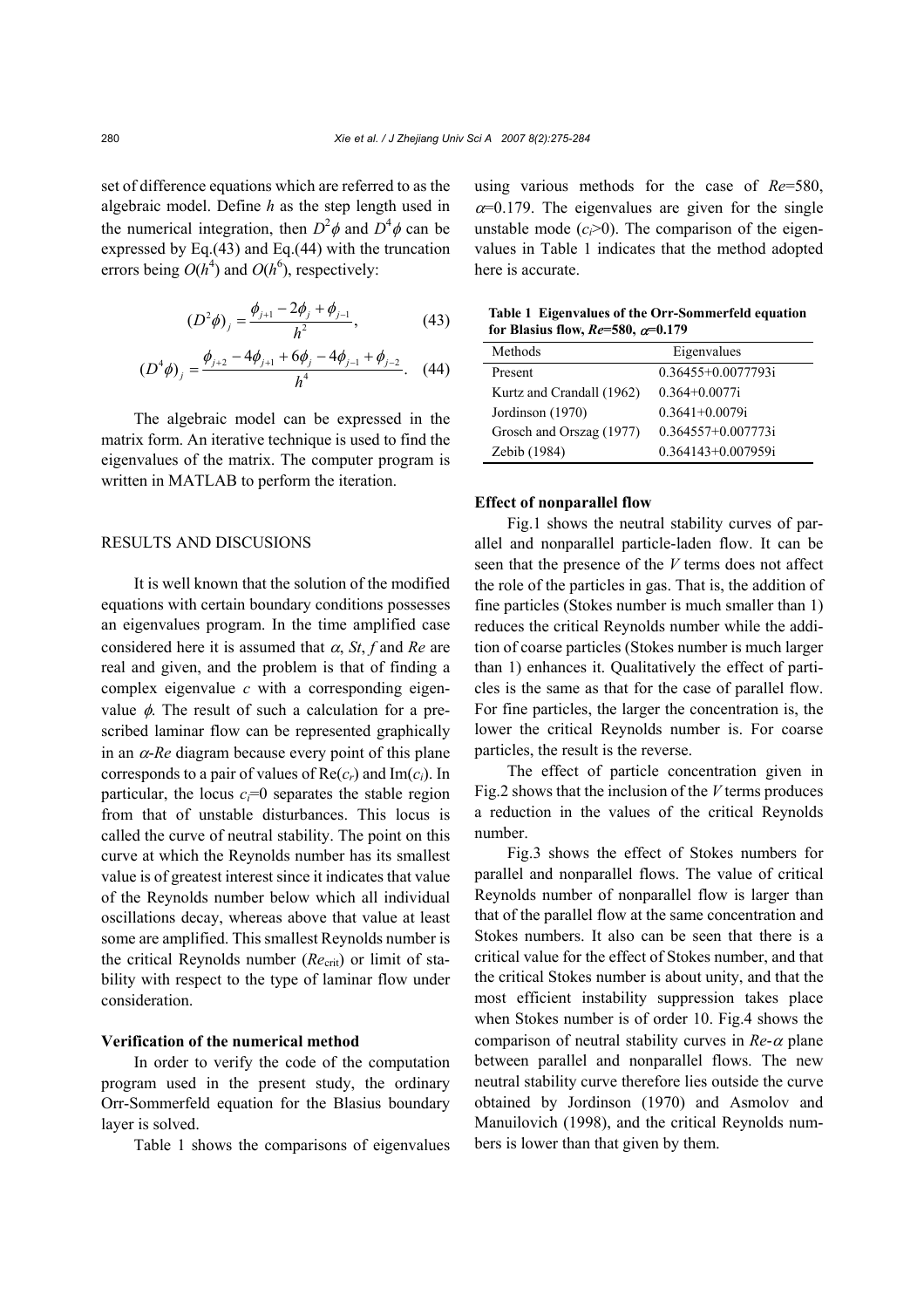

**Fig.1 The neutral stability curves of Blasius flow. (a) Nonparallel flow and** *St***=0.1; (b) Nonparallel flow and** *St***=10;** (c) Parallel flow and *St***=0.1;** (d) Parallel flow and *St***=10** 



**Fig.2 Relationship between particle concentration and critical Reynolds number** 



**Fig.3 Relationship between Stokes number and critical Reynolds number**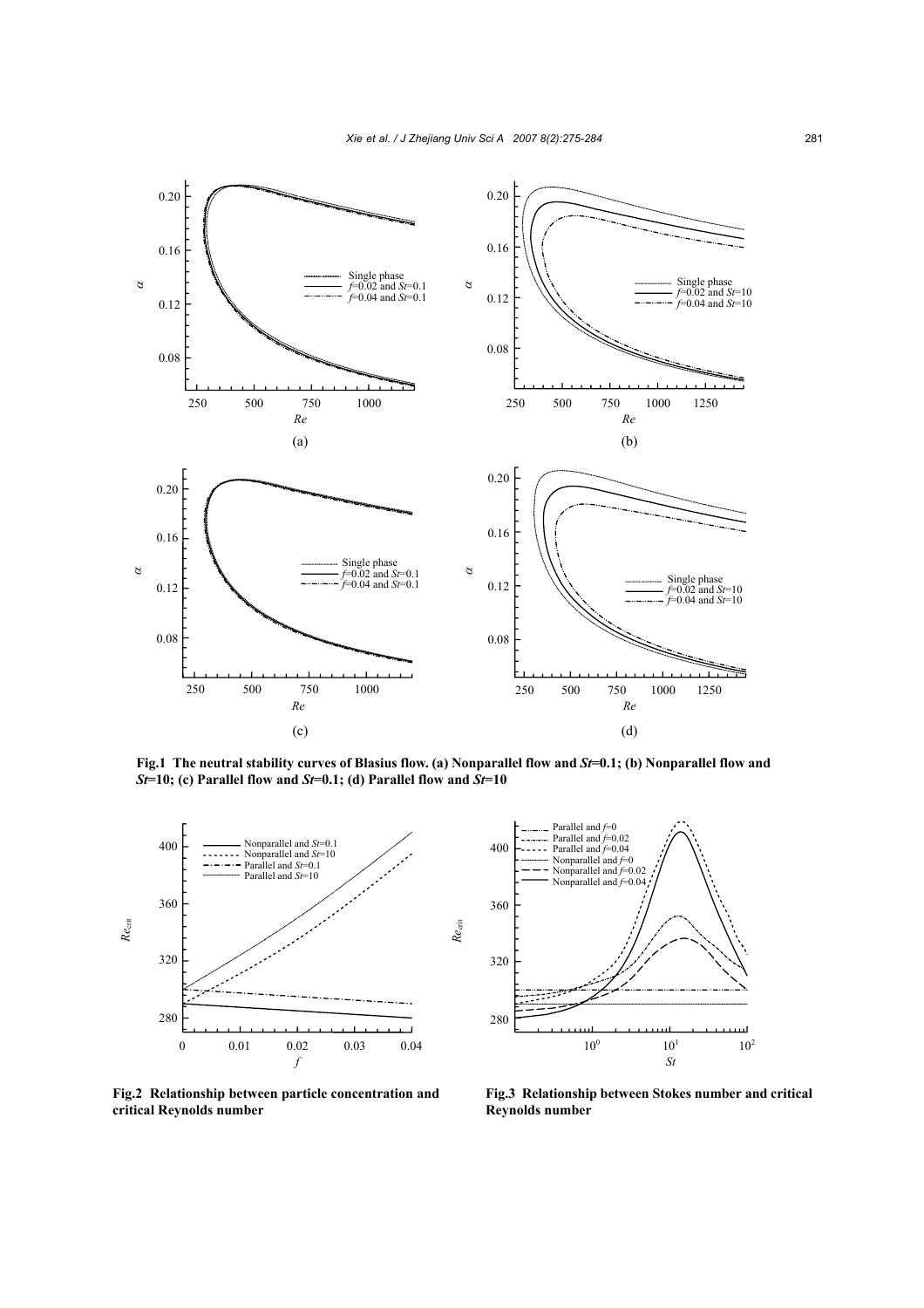

**Fig.4 Comparison of neutral stability curves of Blasius flow between parallel and nonparallel flow for different concentration. (a)** *f***=0.02; (b)** *f***=0.04** 

#### **Distribution of stress resulting from perturbation**

The Reynolds stress, as a main interest quantity, is  $-\rho \overline{uv}$  which interacts with the mean velocity gradient d*U*/d*y* to increase or decrease the energy of the perturbation. The perturbation grows in amplitude if  $-\rho \overline{u} \overline{v}$  and d*U*/d<sub>*y*</sub> are of the same sign over a dominant part of the flow. The Reynolds stress can be calculated by:

$$
-\rho \overline{uv} = \frac{1}{T} \int_0^T u v \, dt,\tag{45}
$$

where *u*, *v* are the instantaneous components of the perturbation velocity, which are parallel and perpendicular to the plate, respectively, and  $T=2\pi/\beta$  is the period of one oscillation.

Taking *u*, *v* as the form defined in Eqs.(29) and (30) and substituting them into the right hand side of Eq.(45) yields:

$$
-\rho \overline{uv} = i\alpha (\phi' \phi^* - \phi^{*'} \phi), \qquad (46)
$$

where  $\phi^*$  is the conjugation of the eigenfunctions  $\phi$ , and the primes indicate differential with respect to *y*. This function is plotted in Fig.5. The curves show how the Reynolds stress distribution varies with *y*. All distributions show that the energy transfer is virtually restricted to the total thickness of the boundary layer. Each distribution shows a peak close to the critical layer. In general, the amplitude of stress of nonparallel flow is larger than that of parallel flow at the same conditions, which means that the interacting effect of the mean velocity gradient with the energy of the perturbation for nonparallel flow is larger than that for parallel flow.

Table 2 shows the comparison of eigenvalues of unstable mode for parallel and nonparallel flow. We can find that all the image parts of eigenvalues of unstable mode of nonparallel flow are larger than those of parallel flow, which means that the energy of perturbation grows more rapidly for nonparallel flow, that is, nonparallel flow is more unstable.

**Table 2 Eigenvalues of unstable mode of parallel and nonparallel flows at**  $Re=580$ **,**  $\alpha=0.179$ 

| Parameters          | Eigenvalues           |                       |  |
|---------------------|-----------------------|-----------------------|--|
|                     | Parallel              | Nonparallel           |  |
| $f=0$               | 0.3645+0.007779i      | $0.3662 + 0.008128$ i |  |
| $f=0.02$ , $St=0.1$ | $0.3626 + 0.007686$ i | $0.3653 + 0.008078$ i |  |
| $f=0.02, St=10$     | $0.3637+0.004065i$    | 0.3654+0.004403i      |  |
| $f=0.04$ , St=0.1   | $0.3636 + 0.007737i$  | $0.3644 + 0.008018$ i |  |
| $f=0.04$ , $St=10$  | 0.3628+0.000398i      | 0.3646+0.000724i      |  |

## **CONCLUSION**

The PSE was derived to study the linear stability of particle-laden flow in growing Blasius boundary layer. The stability characteristics for various Stokes numbers and particle concentrations were analyzed after solving the equation numerically using pertur-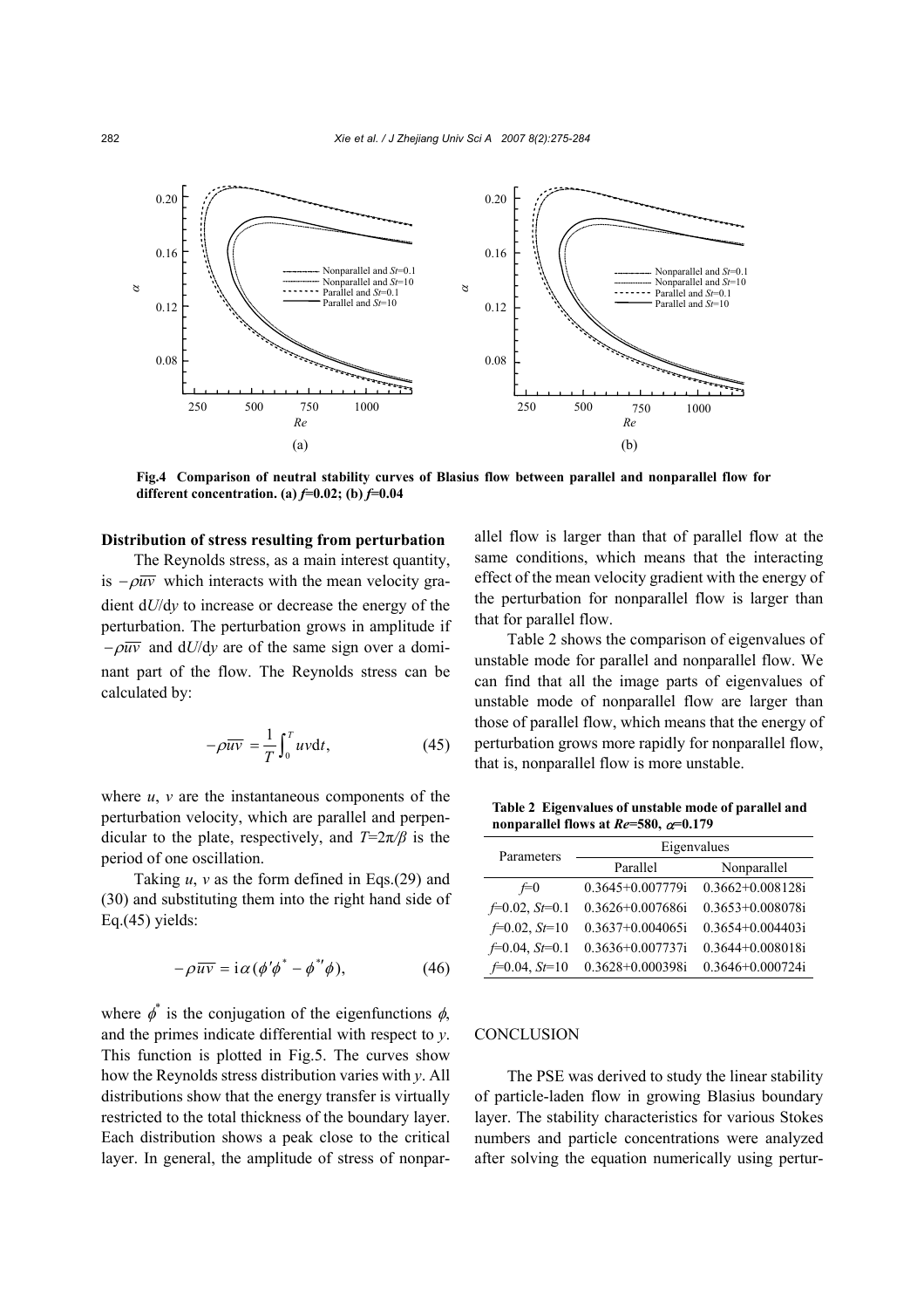

**Fig.5** Distribution of Reynolds stress at various conditions for  $Re=580$ ,  $\alpha=0.179$ . (a)  $f=0.02$ ,  $St=10$ ; **(b)** *f***=0.02,** *St***=0.1; (c)** *f***=0.04,** *St***=0.1; (d)** *f***=0.04,** *St***=10** 

bation method and finite difference. The results in the clean gas flow agree with the calculations given by other authors. Two general asymptotic relations proposed by Saffman have been confirmed numerically for the flow of growing Blasius boundary layer. The addition of fine particles reduces the critical Reynolds number while the addition of coarse particles enhances it. The stabilizing and destabilizing effect of particles depends monotonously on the particle concentration, but not monotonously on the Stokes number. In addition to the stabilizing effect of particles on the gas flow at large Stokes numbers, the higher the concentration, the larger the critical Reynolds number is, and the results are the reverse for the case at small Stokes numbers. There exists an intermediate Stokes number at which the flow is most stable. We have shown that this Stokes number is in the order of 10. The inclusion of the nonparallel terms

reduces the values of the critical Reynolds number compared with the parallel flow. But the presence of the nonparallel terms does not affect the role of the particles in gas. Qualitatively the effect of nonparallel mean flow is the same as that for the case of plane parallel flows.

#### **References**

- Alizard, F., Robinet, J.C., 2006. Two-dimensional Temporal Modes in Nonparallel Flows. Int. Conf. on Boundary and Interior Layers, Bail, Germany, **78**:387-390.
- Asmolov, E.S., Manuilovich, S.V., 1998. Stability of a dusty-gas laminar boundary layer on a flat plate. *J. Fluid Mech.*, **365**:137-170. [doi:10.1017/S0022112098001256]
- Barry, M.D.J., Ross, M.A.S., 1970. The flat boundary layer. Part 2. The effect of increasing thickness on stability. *J. Fluid Mech*., **43**(4):813-818. [doi:10.1017/S00221120 70002768]
- Bertolotti, F.P., Herbert, T., Spalart, P.R., 1992. Linear and nonlinear stability of the Blasius boundary layer. *J. Fluid*